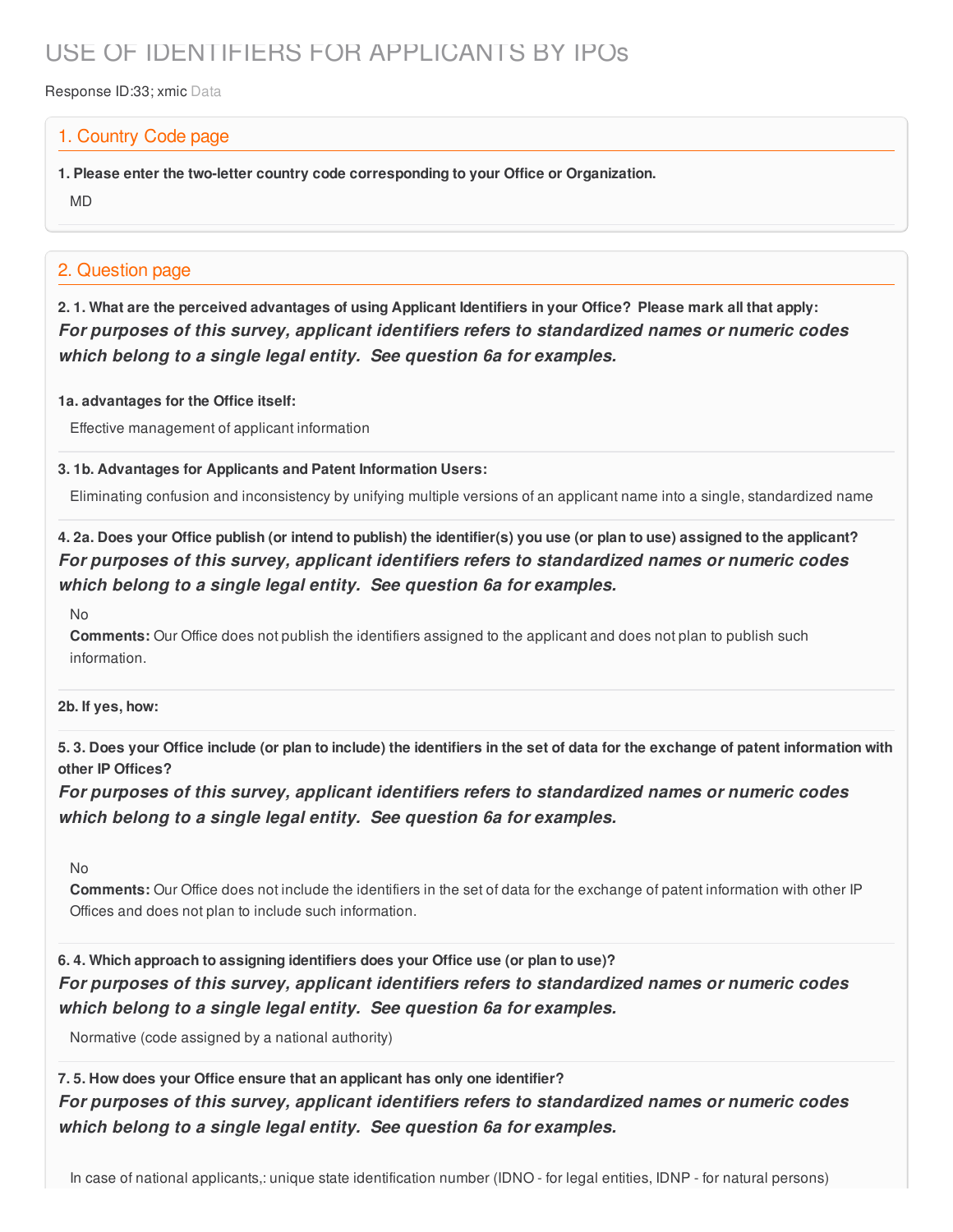**8. 6a. What information does your Office request in order to determine identifiers for national applicants?**

*For purposes of this survey, applicant identifiers refers to standardized names or numeric codes which belong to a single legal entity. See question 6a for examples.*

Other. Please specify:: unique state identification number (IDNO - for legal entities, IDNP - for natural persons) **Comments:**

**9. 6b. What information does your Office request in order to determine identifiers for foreign applicants?** *For purposes of this survey, applicant identifiers refers to standardized names or numeric codes which belong to a single legal entity. See question 6a for examples.*

10.7a. Does your Office consider that a Global Identifier (GID) would be a desirable solution for applicant name **standardization?**

Yes **Comments:**

**11. 7b. If yes, could you suggest how the GID should be established and maintained?**

Country code+Name+national unique identifier

12.7c. In case a GID is established, will your Office use both the GID and a national identifier at the same time, or will your **Office use the GID instead of a national identifier?**

Both. National identifier is easyer to use in search for national persons.

# **13.PART B - NO IDENTIFIER**

82. If your Office does not use or does not intend to use identifiers for applicants, please explain why: *For purposes of this survey, applicant identifiers refers to standardized names or numeric codes which belong to a single legal entity. See question 6a for examples.*

14.8b. Please describe any alternative approach to the use of identifiers that your office is using or contemplates using, including how that approach deals with issues of name ambiguity (misspellings, multiple spellings, different character sets, **etc):**

*For purposes of this survey, applicant identifiers refers to standardized names or numeric codes which belong to a single legal entity. See question 6a for examples.*

15.9. Please explain any drawbacks or legal complications your Office may have related to using identifiers: *For purposes of this survey, applicant identifiers refers to standardized names or numeric codes which belong to a single legal entity. See question 6a for examples.*

**16. 10. Which of the following options would you consider for investigation in your Office?**

*[Note \* Normalization – correction of "trivial" errors (which leave the possibility of multiple name variants for one applicant)*